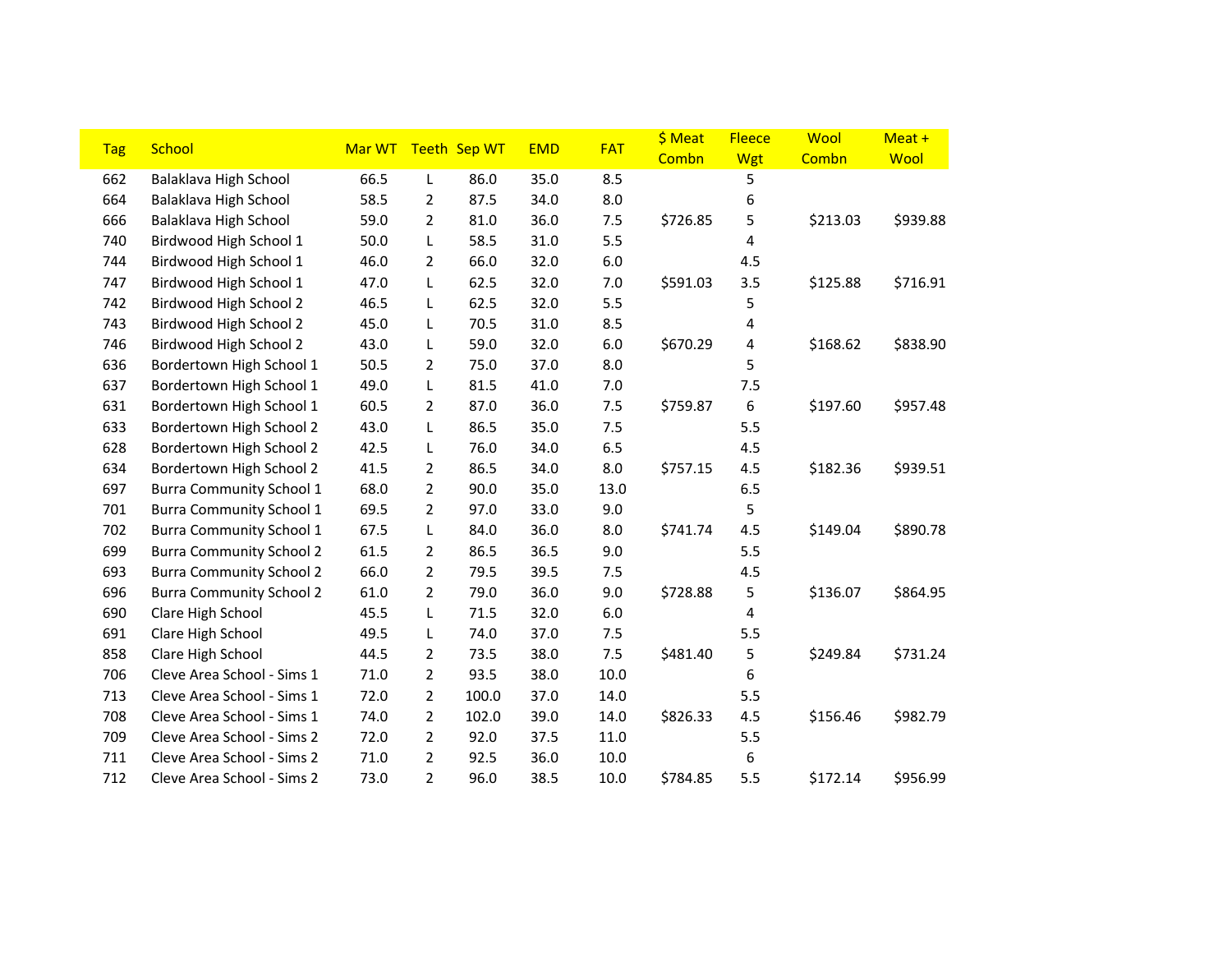| <b>Tag</b> | <b>School</b>            | Mar WT |                | Teeth Sep WT | <b>EMD</b> | <b>FAT</b> | \$ Meat<br>Combn | <b>Fleece</b><br>Wgt | Wool<br>Combn | Meat +<br>Wool |
|------------|--------------------------|--------|----------------|--------------|------------|------------|------------------|----------------------|---------------|----------------|
| 860        | Coomandook Area School 1 | 57.5   | $\overline{2}$ | 77.5         | 37.0       | $6.0$      |                  | 4.5                  |               |                |
| 617        | Coomandook Area School 1 | 52.5   | $\overline{2}$ | 75.0         | 35.0       | 5.5        |                  | 4.5                  |               |                |
| 618        | Coomandook Area School 1 | 55.0   | 2              | 70.0         | 36.0       | 6.5        | \$664.99         | 4                    | \$166.48      | \$831.46       |
| 614        | Coomandook Area School 2 | 48.5   | $\overline{2}$ | 63.0         | 31.0       | 4.5        |                  | 5                    |               |                |
| 619        | Coomandook Area School 2 | 58.5   | $\overline{2}$ | 67.5         | 35.0       | 5.0        |                  | 4.5                  |               |                |
| 859        | Coomandook Area School 2 | 58.0   | 2              | 65.0         | 35.0       | 5.5        | \$577.85         | 5                    | \$168.13      | \$745.98       |
| 548        | Eastern Fleurieu School  | 64.0   | $\overline{2}$ | 85.5         | 30.0       | 6.5        |                  | 5                    |               |                |
| 549        | Eastern Fleurieu School  | 56.0   | $\overline{2}$ | 80.5         | 31.5       | 6.5        |                  | 4.5                  |               |                |
| 550        | Eastern Fleurieu School  | 58.0   | 2              | 78.0         | 35.0       | 6.0        | \$640.50         | 4.5                  | \$195.76      | \$836.26       |
| 639        | Faith Lutheran College 1 | 37.0   | L              | 77.0         | 36.0       | 8.0        |                  | 5.5                  |               |                |
| 641        | Faith Lutheran College 1 | 35.0   | 2              | 78.0         | 33.0       | 9.0        |                  | 5.5                  |               |                |
| 643        | Faith Lutheran College 1 | 34.0   | L              | 74.5         | 37.0       | 6.5        | \$741.48         | 5                    | \$153.98      | \$895.46       |
| 640        | Faith Lutheran College 2 | 36.5   | 2              | 69.5         | 36.0       | 6.5        |                  | 4                    |               |                |
| 644        | Faith Lutheran College 2 | 32.5   | L              | 63.0         | 32.0       | 7.5        |                  | 4                    |               |                |
| 645        | Faith Lutheran College 2 | 34.0   | L              | 63.5         | 35.0       | 5.5        | \$676.08         | 5                    | \$180.14      | \$856.23       |
| 682        | Gladstone High School 1  | 57.0   | L              | 85.5         | 32.0       | 6.5        |                  | 4                    |               |                |
| 862        | Gladstone High School 1  | 53.0   | L              | 77.0         | 33.0       | 6.5        |                  | 4.5                  |               |                |
| 684        | Gladstone High School 1  | 53.0   | $\overline{2}$ | 72.5         | 34.0       | 6.0        | \$724.49         | 5                    | \$212.19      | \$936.68       |
| 681        | Gladstone High School 2  | 61.0   | $\overline{2}$ | 86.0         | 36.0       | 6.0        |                  | 6.5                  |               |                |
| 677        | Gladstone High School 2  | 56.0   | L              | 84.5         | 34.0       | 8.0        |                  | 4                    |               |                |
| 678        | Gladstone High School 2  | 61.0   | $\overline{2}$ | 87.0         | 35.0       | 7.0        | \$748.64         | 6.5                  | \$234.42      | \$983.06       |
| 718        | Jamestown CommSchool 1   | 70.5   | $\overline{2}$ | 76.0         | 31.0       | 5.5        |                  | 4.5                  |               |                |
| 729        | Jamestown Comm School 1  | 69.5   | $\overline{2}$ | 69.5         | 37.0       | 6.0        |                  | 4.5                  |               |                |
| 731        | Jamestown Comm School 1  | 81.0   | 2              | 88.5         | 32.0       | 7.5        | \$639.68         | 5.5                  | \$145.33      | \$785.00       |
| 721        | Jamestown Comm School 2  | 50.0   | L              | 65.0         | 32.0       | 5.0        |                  | 4.5                  |               |                |
| 723        | Jamestown Comm School 2  | 71.0   | 2              | 77.0         | 33.0       | 6.5        |                  | 4                    |               |                |
| 728        | Jamestown Comm School 2  | 63.5   | $\overline{2}$ | 72.0         | 32.0       | 4.5        | \$637.56         | 5.5                  | \$139.27      | \$776.83       |
| 623        | Kangaroo Inn Area School | 59.5   | 2              | 82.0         | 38.0       | 8.0        |                  | 4                    |               |                |
| 625        | Kangaroo Inn Area School | 60.5   | L              | 92.5         | 33.0       | 12.5       |                  | 3.5                  |               |                |
| 626        | Kangaroo Inn Area School | 59.0   | 2              | 85.0         | 37.0       | 7.5        | \$756.57         | 4                    | \$163.65      | \$920.22       |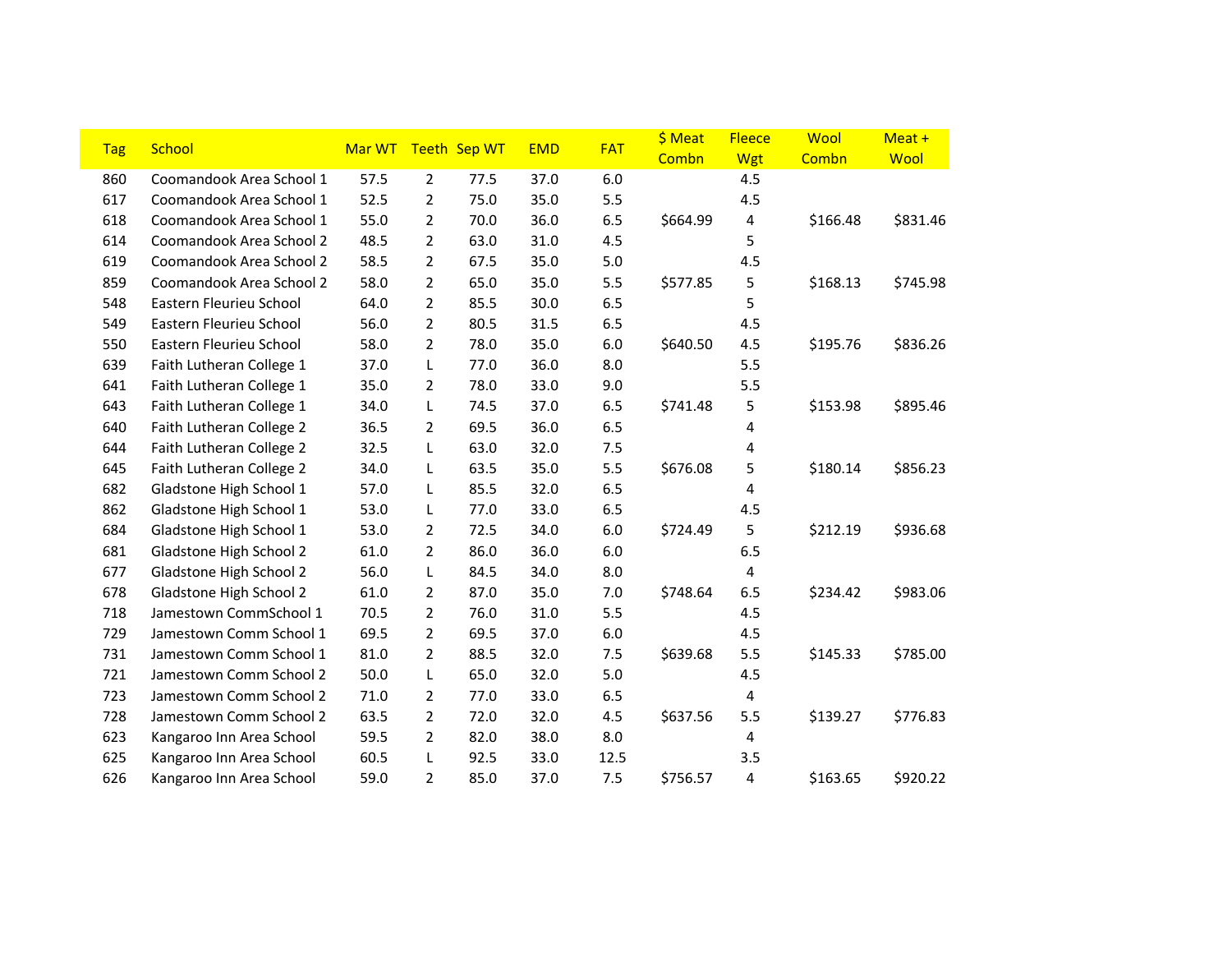| <b>Tag</b> | School                   | Mar WT |                | Teeth Sep WT | <b>EMD</b> | <b>FAT</b> | \$ Meat<br>Combn | <b>Fleece</b><br><b>Wgt</b> | Wool<br>Combn | Meat +<br>Wool |
|------------|--------------------------|--------|----------------|--------------|------------|------------|------------------|-----------------------------|---------------|----------------|
| 601        | Kapunda High School 1    | 52.0   | L              | 65.0         | 33.0       | $6.0$      |                  | 3.5                         |               |                |
| 602        | Kapunda High School 1    | 50.0   | L              | 69.5         | 33.0       | 6.5        |                  | 4                           |               |                |
| 605        | Kapunda High School 1    | 61.0   | L              | 74.5         | 33.0       | 7.0        | \$734.25         | 4.5                         | \$132.89      | \$867.14       |
| 599        | Kapunda High School 2    | 56.0   | L              | 79.0         | 36.0       | $6.0$      |                  | 5                           |               |                |
| 600        | Kapunda High School 2    | 54.0   | 2              | 81.5         | 37.0       | 7.5        |                  | 3.5                         |               |                |
| 606        | Kapunda High School 2    | 53.0   | L              | 80.0         | 34.5       | 7.5        | \$770.46         | 4.5                         | \$178.47      | \$948.93       |
| 476        | Karcultaby Area School 1 | 61.0   | 2              | 84.0         | 33.5       | 7.5        |                  | 5                           |               |                |
| 477        | Karcultaby Area School 1 | 63.0   | $\overline{2}$ | 83.5         | 34.0       | 10.0       |                  | 5                           |               |                |
| 469        | Karcultaby Area School 1 | 58.5   | L              | 86.0         | 33.0       | 8.5        | \$709.88         | 4.5                         | \$137.48      | \$847.37       |
| 475        | Karcultaby Area School 2 | 52.5   | L              | 76.0         | 39.0       | 7.5        |                  | 3.5                         |               |                |
| 471        | Karcultaby Area School 2 | 51.5   | L              | 75.5         | 34.0       | 9.5        |                  | 5                           |               |                |
| 481        | Karcultaby Area School 2 | 45.5   | L              | 82.0         | 36.0       | 8.5        | \$783.82         | 5                           | \$151.63      | \$935.46       |
| 451        | Karoonda Area School 1   | 57.0   | 2              | 99.5         | 38.0       | 12.0       |                  | 4                           |               |                |
| 452        | Karoonda Area School 1   | 53.0   | 2              | 86.0         | 40.0       | 8.5        |                  | 5                           |               |                |
| 453        | Karoonda Area School 1   | 49.0   | $\overline{2}$ | 82.5         | 40.0       | 9.5        | \$802.46         | 5.5                         | \$140.65      | \$943.12       |
| 455        | Karoonda Area School 2   | 54.0   | 2              | 83.0         | 36.0       | 10.0       |                  | 5                           |               |                |
| 456        | Karoonda Area School 2   | 58.0   | 2              | 103.0        | 41.0       | 11.5       |                  | 6.5                         |               |                |
| 458        | Karoonda Area School 2   | 54.0   | $\overline{2}$ | 89.0         | 35.0       | 8.5        | \$788.39         | 5.5                         | \$191.56      | \$979.95       |
| 535        | Keith Area School 1      | 51.0   | L              | 84.5         | 36.5       | 8.5        |                  | 4.5                         |               |                |
| 531        | Keith Area School 1      | 41.5   | L              | 77.0         | 32.0       | 7.0        |                  | 4                           |               |                |
| 534        | Keith Area School 1      | 48.0   | L              | 79.0         | 39.0       | 8.5        | \$788.88         | 5                           | \$198.27      | \$987.15       |
| 533        | Keith Area School 2      | 47.5   | L              | 77.0         | 34.0       | 6.5        |                  | 5                           |               |                |
| 536        | Keith Area School 2      | 45.5   | L              | 77.5         | 37.0       | 8.5        |                  | 5                           |               |                |
| 530        | Keith Area School 2      | 45.0   | L              | 76.5         | 38.0       | 5.5        | \$779.41         | 5                           | \$167.70      | \$947.11       |
| 496        | Kingston Community Sch 1 | 74.0   | 2              | 99.5         | 36.0       | 7.5        |                  | 6                           |               |                |
| 494        | Kingston Community Sch 1 | 69.5   | $\overline{2}$ | 87.5         | 35.5       | 9.0        |                  | 5.5                         |               |                |
| 491        | Kingston Community Sch 1 | 73.5   | $\overline{2}$ | 90.5         | 38.0       | 9.0        | \$782.20         | 4                           | \$156.38      | \$938.58       |
| 500        | Kingston Community Sch 2 | 62.0   | 2              | 87.5         | 35.0       | 7.5        |                  | 4.5                         |               |                |
| 493        | Kingston Community Sch 2 | 75.0   | 2              | 96.0         | 33.0       | 8.0        |                  | 5.5                         |               |                |
| 497        | Kingston Community Sch 2 | 68.5   | L              | 93.0         | 33.0       | 10.5       | \$739.80         | 6                           | \$140.95      | \$880.75       |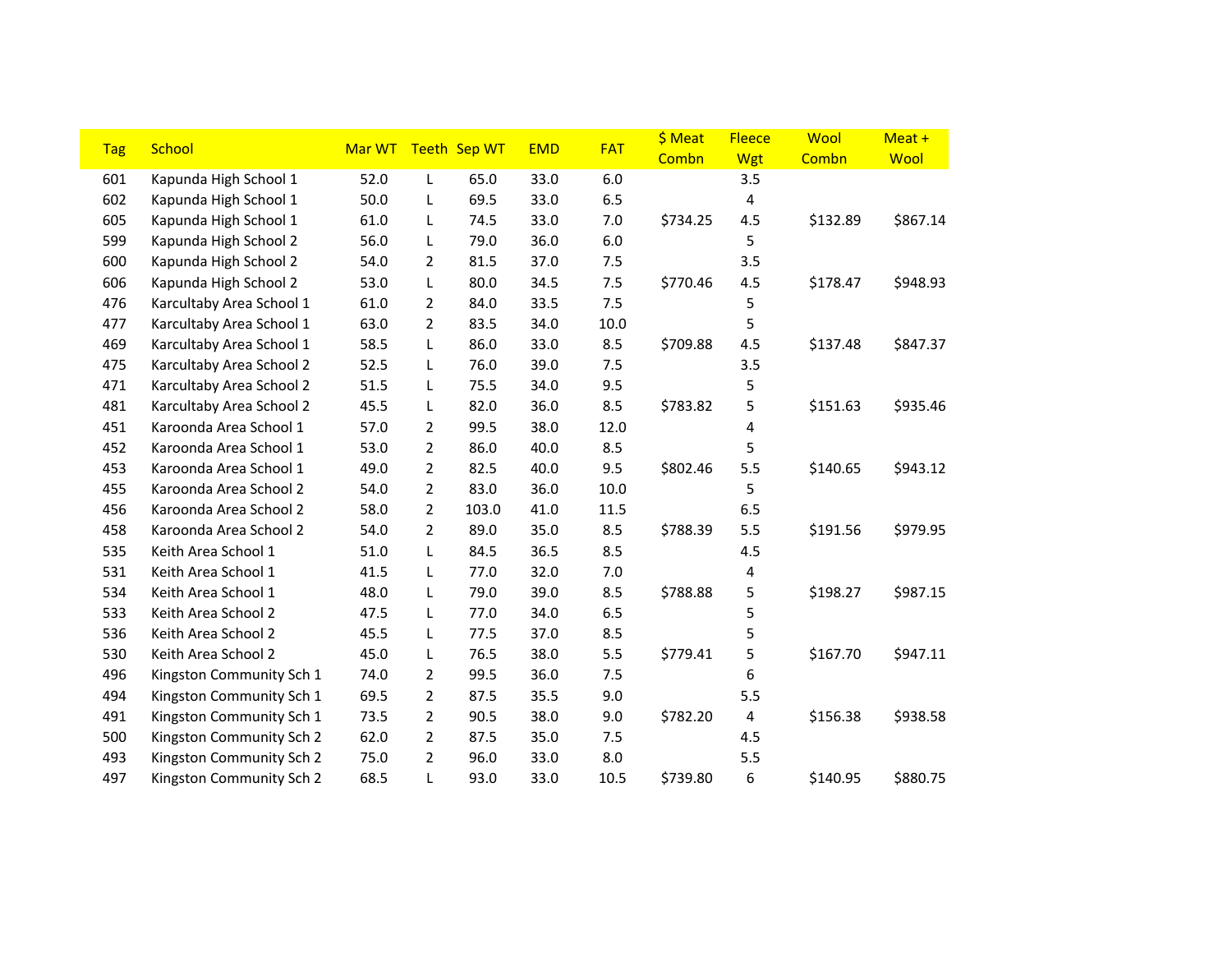| <b>Tag</b> | <b>School</b>               | Mar WT |                | Teeth Sep WT | <b>EMD</b> | <b>FAT</b> | \$ Meat  | <b>Fleece</b>  | Wool     | Meat +     |
|------------|-----------------------------|--------|----------------|--------------|------------|------------|----------|----------------|----------|------------|
|            |                             |        |                |              |            |            | Combn    | <b>Wgt</b>     | Combn    | Wool       |
| 607        | Lameroo Regional Comm Schc  | 62.0   | L              | 69.5         | 34.0       | 7.0        |          | 4              |          |            |
| 608        | Lameroo Regional Comm Schc  | 56.0   | 2              | 77.5         | 35.0       | 5.5        |          | 6              |          |            |
| 610        | Lameroo Regional Comm Schc  | 71.0   | L              | 87.5         | 32.0       | $6.0\,$    | \$767.27 | 6              | \$201.26 | \$968.53   |
| 580        | Lucindale Area School 1     | 78.0   | $\overline{2}$ | 105.0        | 39.0       | 13.0       |          | 5              |          |            |
| 585        | Lucindale Area School 1     | 78.5   | L              | 104.5        | 35.0       | 14.5       |          | 5.5            |          |            |
| 583        | Lucindale Area School 1     | 72.5   | 2              | 94.0         | 34.0       | 9.5        | \$838.77 | 6.5            | \$151.84 | \$990.61   |
| 584        | Lucindale Area School 2     | 75.0   | $\overline{2}$ | 96.5         | 38.0       | 11.0       |          | 6.5            |          |            |
| 588        | Lucindale Area School 2     | 66.5   | 2              | 96.0         | 35.0       | 10.0       |          | 7              |          |            |
| 586        | Lucindale Area School 2     | 68.5   | $\overline{2}$ | 89.0         | 36.0       | 12.0       | \$763.61 | 6              | \$204.75 | \$968.36   |
| 856        | Meningie Area School 1      | 71.5   | $\overline{2}$ | 117.5        | 38.0       | 9.0        |          | $\overline{7}$ |          |            |
| 649        | Meningie Area School 1      | 60.0   | L              | 84.5         | 39.0       | 7.5        |          | 4              |          |            |
| 654        | Meningie Area School 1      | 57.0   | 2              | 87.0         | 35.0       | 9.0        | \$861.74 | 5              | \$214.94 | \$1,076.68 |
| 652        | Meningie Area School 2      | 54.5   | $\overline{2}$ | 82.0         | 39.0       | 7.0        |          | 5.5            |          |            |
| 651        | Meningie Area School 2      | 55.5   | 2              | 82.5         | 38.0       | 6.5        |          | 4.5            |          |            |
| 659        | Meningie Area School 2      | 60.5   | $\overline{2}$ | 85.0         | 37.0       | 8.5        | \$749.06 | 5.5            | \$246.81 | \$995.86   |
| 751        | Mount Barker High School 1  | 63.0   | $\overline{2}$ | 76.0         | 35.0       | 6.5        |          | 4.5            |          |            |
| 758        | Mount Barker High School 1  | 63.0   | $\overline{2}$ | 74.5         | 31.0       | $6.0\,$    |          | 5              |          |            |
| 808        | Mount Barker High School 1  | 64.0   | $\overline{2}$ | 76.0         | 36.0       | 7.5        | \$642.55 | 3.5            | \$227.22 | \$869.77   |
| 760        | Mount Barker High School 2  | 70.0   | $\overline{2}$ | 84.5         | 32.0       | $6.0\,$    |          | 4.5            |          |            |
| 806        | Mount Barker High School 2  | 60.5   | 2              | 81.0         | 35.0       | 6.5        |          | 5.5            |          |            |
| 759        | Mount Barker High School 2  | 59.0   | $\overline{2}$ | 76.0         | 36.0       | 8.0        | \$672.23 | 5.5            | \$197.76 | \$869.99   |
| 538        | Murray Bridge High School 1 | 54.0   | $\overline{2}$ | 76.0         | 34.0       | 7.0        |          | 5              |          |            |
| 540        | Murray Bridge High School 1 | 51.0   | $\overline{2}$ | 70.5         | 37.0       | 6.5        |          | 3.5            |          |            |
| 546        | Murray Bridge High School 1 | 49.0   | $\overline{2}$ | 64.0         | 35.0       | 7.0        | \$629.91 | 4              | \$177.74 | \$807.65   |
| 542        | Murray Bridge High School 2 | 58.0   | $\overline{2}$ | 74.0         | 36.0       | $6.0\,$    |          | 5              |          |            |
| 541        | Murray Bridge High School 2 | 54.0   | L              | 63.5         | 34.0       | 6.5        |          | 4              |          |            |
| 544        | Murray Bridge High School 2 | 56.0   | $\overline{2}$ | 74.0         | 41.0       | 7.5        | \$703.21 | 4              | \$139.91 | \$843.11   |
| 570        | Naracoorte High School 1    | 43.0   | L              | 72.5         | 29.0       | $6.0\,$    |          | 5.5            |          |            |
| 845        | Naracoorte High School 1    | 36.5   | L              | 74.5         | 30.0       | 7.0        |          | 4              |          |            |
| 841        | Naracoorte High School 1    | 40.0   | L              | 67.5         | 33.0       | 5.5        | \$704.18 | 5              | \$147.48 | \$851.66   |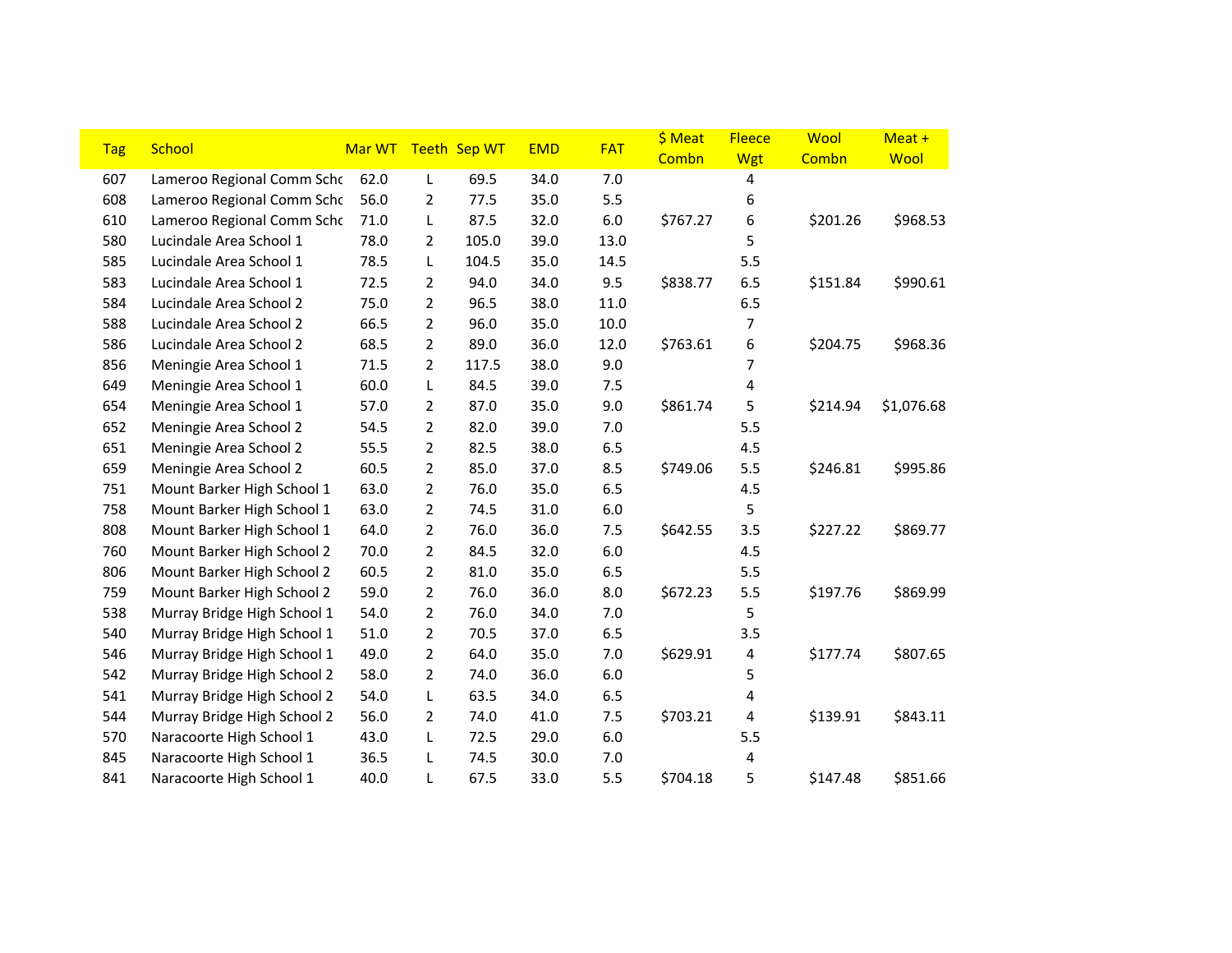| <b>Tag</b> | <b>School</b>                  | Mar WT |                | Teeth Sep WT | <b>EMD</b> | <b>FAT</b> | \$ Meat<br>Combn | <b>Fleece</b><br>Wgt | Wool<br>Combn | Meat +<br>Wool |
|------------|--------------------------------|--------|----------------|--------------|------------|------------|------------------|----------------------|---------------|----------------|
| 847        | Naracoorte High School 2       | 40.0   | $\overline{2}$ | 58.0         | 30.0       | 5.0        |                  | 4                    |               |                |
| 843        | Naracoorte High School 2       | 41.0   | 2              | 66.0         | 28.0       | 5.5        |                  | 5                    |               |                |
| 840        | Naracoorte High School 2       | 43.5   | L              | 62.0         | 30.0       | 5.5        | \$541.64         | 3.5                  | \$142.33      | \$683.98       |
| 526        | Nuriootpa High School 1        | 49.0   | L              | 64.5         | 28.0       | 4.5        |                  | 4.5                  |               |                |
| 522        | Nuriootpa High School 1        | 50.0   | 2              | 69.5         | 35.0       | 6.0        |                  | 4.5                  |               |                |
| 528        | Nuriootpa High School 1        | 54.0   | L              | 81.0         | 37.0       | 7.0        | \$674.15         | 4.5                  | \$150.82      | \$824.97       |
| 525        | Nuriootpa High School 2        | 53.0   | $\overline{2}$ | 80.0         | 37.0       | 8.5        |                  | 3.5                  |               |                |
| 523        | Nuriootpa High School 2        | 54.0   | L              | 80.0         | 38.0       | 6.0        |                  | 4.5                  |               |                |
| 529        | Nuriootpa High School 2        | 49.0   | L              | 77.0         | 37.0       | 6.5        | \$756.48         | 4                    | \$132.60      | \$889.08       |
| 772        | Oakbank Area School 1          | 74.5   | L              | 90.5         | 37.0       | 8.0        |                  | 4.5                  |               |                |
| 771        | Oakbank Area School 1          | 62.0   | $\overline{2}$ | 96.0         | 37.0       | 8.5        |                  | 5.5                  |               |                |
| 775        | Oakbank Area School 1          | 65.5   | $\overline{2}$ | 82.5         | 34.0       | 8.5        | \$778.89         | 5                    | \$186.66      | \$965.55       |
| 774        | Oakbank Area School 2          | 68.0   | L              | 77.0         | 37.5       | 7.5        |                  | 4                    |               |                |
| 776        | Oakbank Area School 2          | 76.0   | $\overline{2}$ | 90.0         | 36.0       | 10.0       |                  | 5                    |               |                |
| 777        | Oakbank Area School 2          | 69.5   | L              | 82.0         | 36.0       | 9.5        | \$756.70         | 3.5                  | \$174.41      | \$931.11       |
| 555        | Port Broughton Area Sch 1      | 51.0   | $\overline{2}$ | 94.5         | 38.0       | 6.5        |                  | 5.5                  |               |                |
| 857        | Port Broughton Area Sch 1      | 48.0   | L              | 91.0         | 37.0       | 6.5        |                  | 5                    |               |                |
| 556        | Port Broughton Area Sch 1      | 41.0   | $\overline{2}$ | 71.5         | 36.0       | 7.0        | \$772.87         | 4                    | \$124.33      | \$897.20       |
| 553        | Port Broughton Area Sch2       | 46.0   | L              | 74.0         | 36.0       | 6.0        |                  | 4                    |               |                |
| 552        | Port Broughton Area Sch 2      | 45.0   | L              | 76.5         | 35.0       | 6.0        |                  | 4                    |               |                |
| 560        | Port Broughton Area Sch 2      | 32.0   | L              | 74.0         | 36.0       | 7.0        | \$771.30         | 4.5                  | \$109.31      | \$880.60       |
| 562        | Renmark High School 1          | 48.5   | $\overline{2}$ | 77.5         | 33.0       | 7.5        |                  | 5.5                  |               |                |
| 563        | Renmark High School 1          | 48.0   | L              | 80.5         | 42.0       | 7.0        |                  | 4.5                  |               |                |
| 565        | Renmark High School 1          | 50.0   | $\overline{2}$ | 79.0         | 35.0       | 7.5        | \$728.11         | 6                    | \$195.75      | \$923.86       |
| 566        | Renmark High School 2          | 40.5   | L              | 82.0         | 37.0       | 8.0        |                  | 6                    |               |                |
| 567        | Renmark High School 2          | 35.0   | L              | 74.5         | 37.0       | 6.5        |                  | 4.5                  |               |                |
| 569        | Renmark High School 2          | 43.5   | L              | 80.5         | 37.0       | 7.5        | \$787.93         | 4.5                  | \$160.85      | \$948.78       |
| 460        | Riverton & District High Sch 1 | 59.0   | $\overline{2}$ | 86.5         | 38.0       | 9.5        |                  | 5.5                  |               |                |
| 462        | Riverton & District High Sch 1 | 57.0   | L              | 86.5         | 40.0       | 7.5        |                  | 5.5                  |               |                |
| 465        | Riverton & District High Sch 1 | 55.5   | L              | 85.5         | 37.0       | 10.5       | \$810.95         | 6                    | \$185.26      | \$996.21       |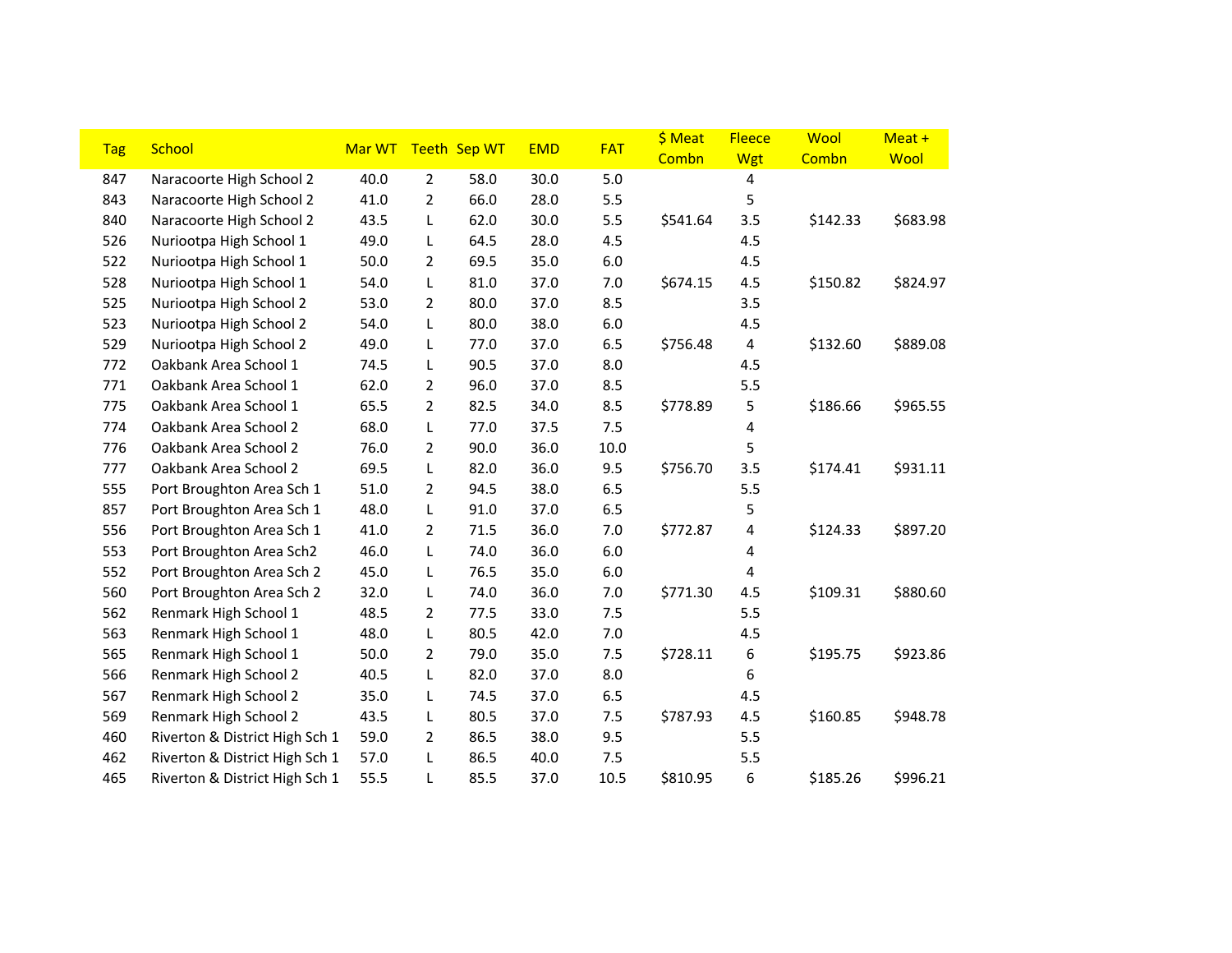| <b>Tag</b> | School                         | Mar WT Teeth Sep WT |                |       | <b>EMD</b> | <b>FAT</b> | \$ Meat  | <b>Fleece</b> | Wool     | Meat +     |
|------------|--------------------------------|---------------------|----------------|-------|------------|------------|----------|---------------|----------|------------|
|            |                                |                     |                |       |            |            | Combn    | Wgt           | Combn    | Wool       |
| 463        | Riverton & District High Sch 2 | 58.0                | L              | 83.0  | 34.0       | 8.5        |          | 5.5           |          |            |
| 464        | Riverton & District High Sch 2 | 50.0                | 2              | 85.0  | 35.0       | 9.0        |          | 5.5           |          |            |
| 467        | Riverton & District High Sch 2 | 60.5                | L              | 111.5 | 34.0       | 7.0        | \$819.55 | 7             | \$220.41 | \$1,039.97 |
| 514        | Scotch College 1               | 62.5                | L              | 82.5  | 36.0       | 7.5        |          | 5             |          |            |
| 515        | Scotch College 1               | 51.0                | $\overline{2}$ | 75.5  | 35.0       | 7.5        |          | 4.5           |          |            |
| 520        | Scotch College 1               | 63.5                | $\overline{2}$ | 74.5  | 33.0       | 7.5        | \$702.11 | 4.5           | \$145.63 | \$847.74   |
| 516        | Scotch College 2               | 57.5                | $\overline{2}$ | 69.0  | 33.0       | 7.0        |          | 4.5           |          |            |
| 518        | Scotch College 2               | 58.0                | L              | 69.5  | 31.0       | 5.5        |          | 4             |          |            |
| 519        | Scotch College 2               | 56.5                | $\overline{2}$ | 70.5  | 35.0       | $6.0\,$    | \$639.50 | 3.5           | \$121.48 | \$760.98   |
| 732        | St Marks College Port Pirie 1  | 52.0                | $\overline{2}$ | 71.5  | 35.0       | $6.0\,$    |          | 5.5           |          |            |
| 733        | St Marks College Port Pirie 1  | 60.0                | $\overline{2}$ | 76.5  | 34.0       | 8.0        |          | 4             |          |            |
| 735        | St Marks College Port Pirie 1  | 53.0                | $\overline{2}$ | 66.0  | 32.0       | 6.5        | \$614.08 | 5             | \$157.15 | \$771.23   |
| 736        | St Marks College Port Pirie 2  | 61.0                | $\overline{2}$ | 90.0  | 34.0       | 8.5        |          | 5             |          |            |
| 737        | St Marks College Port Pirie 2  | 59.0                | $\overline{2}$ | 85.5  | 36.0       | 9.0        |          | 4.5           |          |            |
| 739        | St Marks College Port Pirie 2  | 69.0                | $\overline{2}$ | 106.5 | 41.0       | 10.5       | \$804.34 | 5             | \$164.49 | \$968.83   |
| 853        | Tintinara Area School 1        | 51.0                | $\overline{2}$ | 50.0  | 26.0       | 3.5        |          | 2.5           |          |            |
| 852        | Tintinara Area School 1        | 52.0                | 2              | 56.5  | 36.0       | 4.5        |          | 3             |          |            |
| 850        | Tintinara Area School 1        | 51.0                | $\overline{2}$ | 56.0  | 29.0       | 5.0        | \$460.90 | 3             | \$104.59 | \$565.49   |
| 854        | Tintinara Area School 2        | 50.0                | $\overline{2}$ | 62.0  | 30.0       | 5.0        |          | 4             |          |            |
| 855        | Tintinara Area School 2        | 54.0                | $\overline{2}$ | 64.5  | 35.0       | 6.0        |          | 2.5           |          |            |
| 851        | Tintinara Area School 2        | 52.0                | $\overline{2}$ | 63.0  | 28.0       | 5.0        | \$530.91 | 2.5           | \$148.13 | \$679.04   |
| 785        | Tyndale Christian School       | 65.0                | $\overline{2}$ | 80.5  | 37.0       | 9.5        |          | 5             |          |            |
| 787        | Tyndale Christian School       | 76.5                | $\overline{2}$ | 93.5  | 36.0       | 8.5        |          | 5             |          |            |
| 791        | Tyndale Christian School       | 59.5                | L              | 79.5  | 36.0       | 8.0        | \$751.00 | 4.5           | \$195.57 | \$946.57   |
| 798        | Unity College 1                | 62.5                | $\overline{2}$ | 85.5  | 36.0       | 8.0        |          | 6             |          |            |
| 800        | Unity College 1                | 67.5                | $\overline{2}$ | 97.0  | 38.0       | 8.5        |          | 5.5           |          |            |
| 801        | Unity College 1                | 61.0                | $\overline{2}$ | 78.5  | 34.0       | 6.5        | \$744.14 | 4.5           | \$193.97 | \$938.11   |
| 795        | Unity College 2                | 68.0                | $\overline{2}$ | 82.5  | 36.0       | 7.0        |          | 4.5           |          |            |
| 796        | Unity College 2                | 59.5                | $\overline{2}$ | 89.0  | 37.0       | 8.5        |          | 5.5           |          |            |
| 803        | Unity College 2                | 64.0                | $\overline{2}$ | 84.5  | 34.0       | 5.5        | \$720.75 | 5.5           | \$213.61 | \$934.36   |